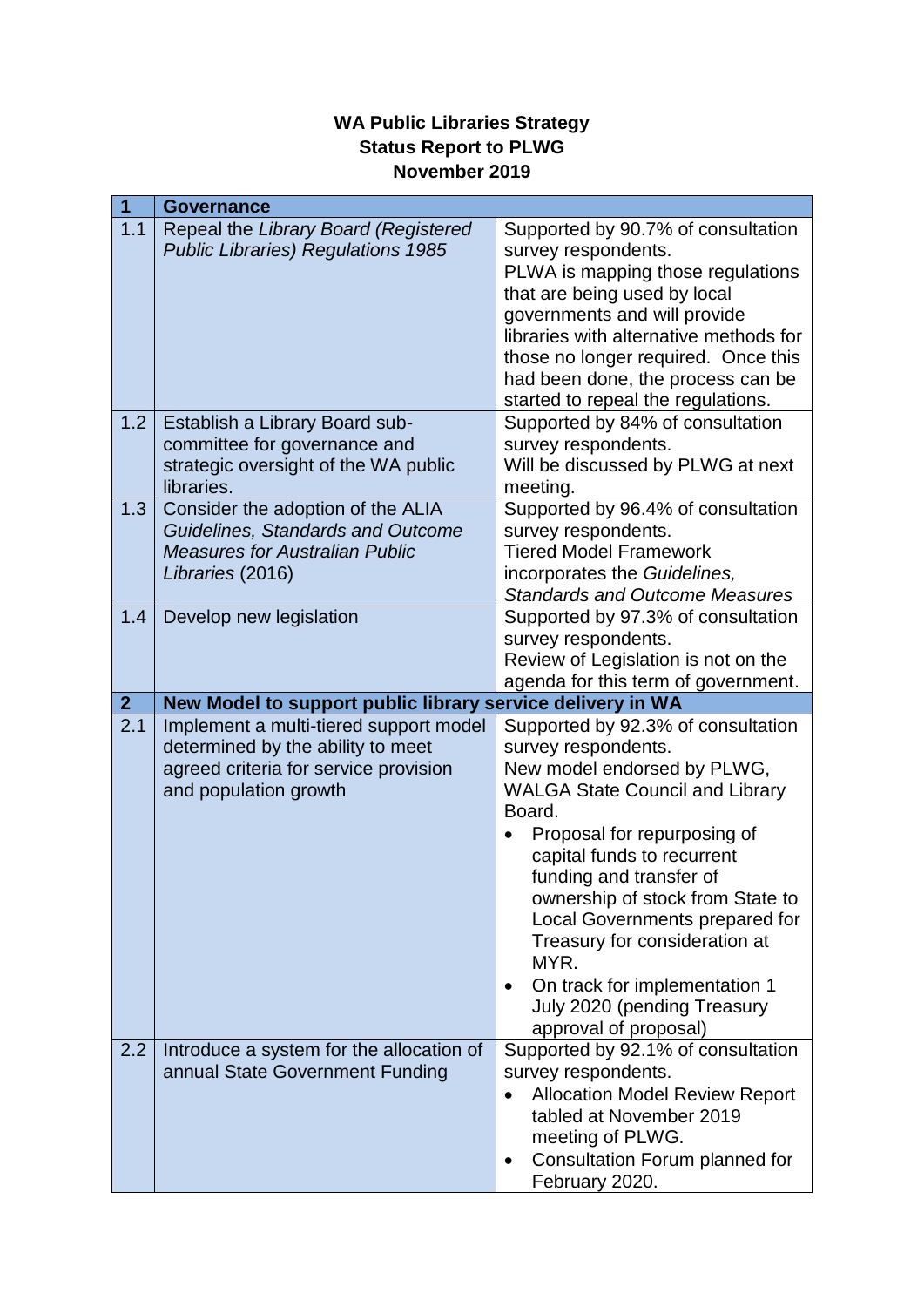| public libraries through the introduction<br>To be discussed further by PLWG<br>of a competitive innovation grants<br>system, using the available annual<br>State Government funding allocation.<br>New Model to support regional and remote public library services<br>$\mathbf{3}$<br>$\overline{3.1}$<br>Develop a new support model and an<br>Supported by 95% of consultation<br>accountable reporting framework for<br>survey respondents.<br>regional and remote public libraries<br>New model endorsed by PLWG,<br><b>WALGA State Council and Library</b><br>Board and implemented from 1 July<br>2019.<br>SLWA support for local<br>government library services in<br>tiers 2 and 3 in place.<br>Travel grants in place.<br>$\bullet$<br>Professional development<br>$\bullet$<br>grants in place.<br>On-going communication and<br>$\bullet$<br>networking opportunities in<br>place.<br>On-line training and PD in place.<br>$\bullet$<br>Planning commenced for face-<br>$\bullet$<br>to-face PD for library staff in tier<br>2 and 3 LGs.<br>Realign public library reginal<br>Supported by 89% of consultation<br>3.2<br>boundaries with WA Regional<br>survey respondents.<br>Development boundaries<br>Endorsed by PLWG, WALGA State<br>Council and Library Board and<br>implemented from 1 July 2019.<br>Supported by 94% of consultation<br>3.3<br>Contribute to a broader strategy to<br>strengthen partnerships and<br>survey respondents. Ongoing and<br>collaboration between libraries, local<br>includes:<br>government and the WA CRC network,<br>Regular meetings established<br>$\bullet$<br>business and not-for-profit<br>between SLWA and DPIRD.<br>organisations in the regions.<br><b>Presentation at Linkwest</b><br>$\bullet$<br>Conference by SLWA and<br>WALGA.<br>SLWA representation on DPIRD<br>$\bullet$ | 2.3<br>2.4 | Develop an accountable and robust<br>reporting framework for expenditure of<br>allocated funds<br>Investigate ways in which to foster<br>innovation and experimentation in | Supported by 93% of consultation<br>survey respondents.<br>Grant paperwork being prepared<br>$\bullet$<br>by SLWA<br>Local Agreements to be drafted.<br>Supported by 81.8% of consultation<br>survey respondents. |
|--------------------------------------------------------------------------------------------------------------------------------------------------------------------------------------------------------------------------------------------------------------------------------------------------------------------------------------------------------------------------------------------------------------------------------------------------------------------------------------------------------------------------------------------------------------------------------------------------------------------------------------------------------------------------------------------------------------------------------------------------------------------------------------------------------------------------------------------------------------------------------------------------------------------------------------------------------------------------------------------------------------------------------------------------------------------------------------------------------------------------------------------------------------------------------------------------------------------------------------------------------------------------------------------------------------------------------------------------------------------------------------------------------------------------------------------------------------------------------------------------------------------------------------------------------------------------------------------------------------------------------------------------------------------------------------------------------------------------------------------------------------------------------------------------------------------------------------------------|------------|----------------------------------------------------------------------------------------------------------------------------------------------------------------------------|-------------------------------------------------------------------------------------------------------------------------------------------------------------------------------------------------------------------|
|                                                                                                                                                                                                                                                                                                                                                                                                                                                                                                                                                                                                                                                                                                                                                                                                                                                                                                                                                                                                                                                                                                                                                                                                                                                                                                                                                                                                                                                                                                                                                                                                                                                                                                                                                                                                                                                  |            |                                                                                                                                                                            |                                                                                                                                                                                                                   |
|                                                                                                                                                                                                                                                                                                                                                                                                                                                                                                                                                                                                                                                                                                                                                                                                                                                                                                                                                                                                                                                                                                                                                                                                                                                                                                                                                                                                                                                                                                                                                                                                                                                                                                                                                                                                                                                  |            |                                                                                                                                                                            |                                                                                                                                                                                                                   |
|                                                                                                                                                                                                                                                                                                                                                                                                                                                                                                                                                                                                                                                                                                                                                                                                                                                                                                                                                                                                                                                                                                                                                                                                                                                                                                                                                                                                                                                                                                                                                                                                                                                                                                                                                                                                                                                  |            |                                                                                                                                                                            |                                                                                                                                                                                                                   |
|                                                                                                                                                                                                                                                                                                                                                                                                                                                                                                                                                                                                                                                                                                                                                                                                                                                                                                                                                                                                                                                                                                                                                                                                                                                                                                                                                                                                                                                                                                                                                                                                                                                                                                                                                                                                                                                  |            |                                                                                                                                                                            |                                                                                                                                                                                                                   |
| Single access card system<br>$\overline{\mathbf{4}}$                                                                                                                                                                                                                                                                                                                                                                                                                                                                                                                                                                                                                                                                                                                                                                                                                                                                                                                                                                                                                                                                                                                                                                                                                                                                                                                                                                                                                                                                                                                                                                                                                                                                                                                                                                                             |            |                                                                                                                                                                            | stand at Linkwest Conference.                                                                                                                                                                                     |